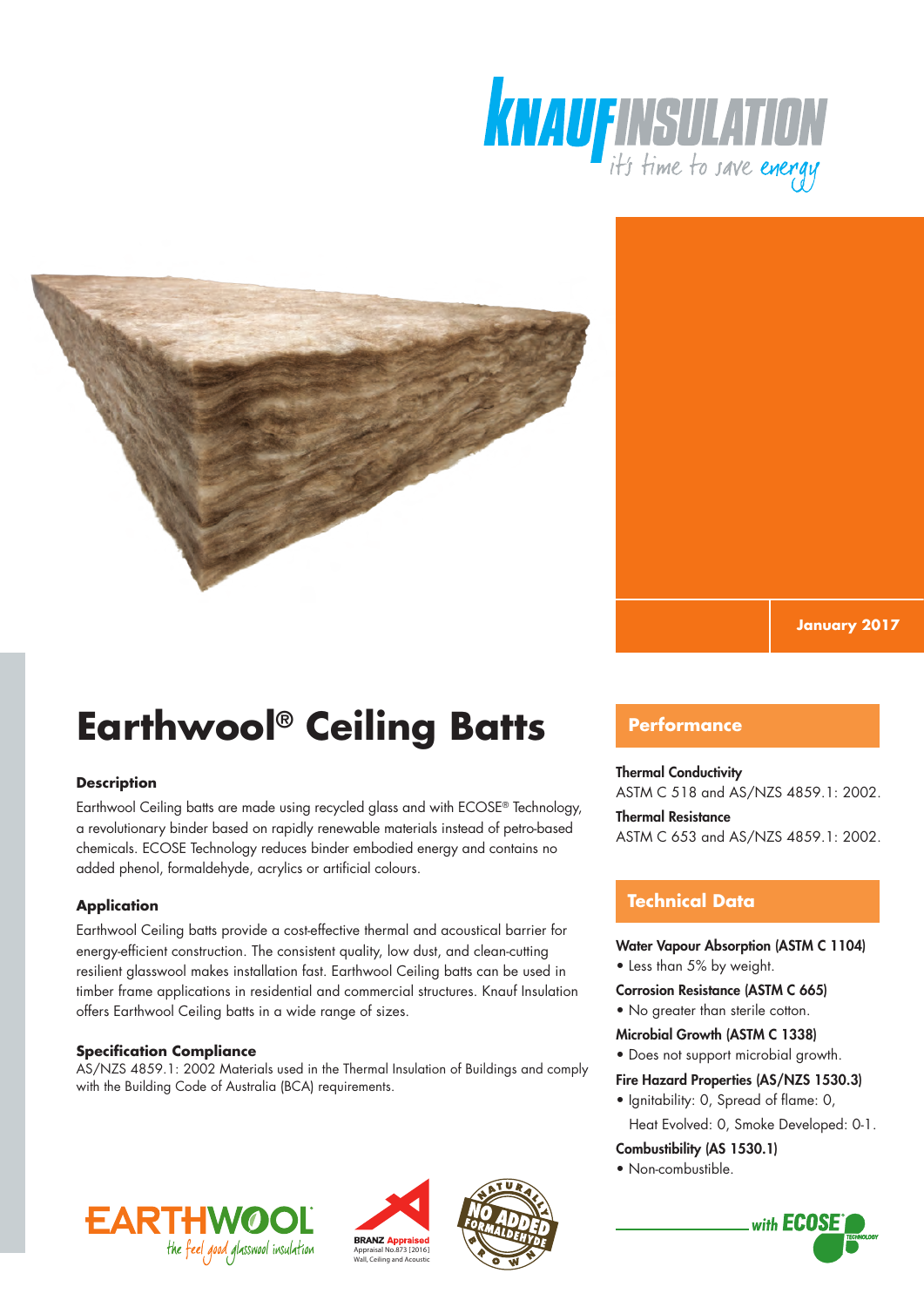# **KNAU FINSULATION**

# **Earthwool Ceiling Batts**

### **Bio-solubility**

The formulation used for Earthwool insulation has been independently assessed to meet the requirements of the stringent Note Q standard (and is therefore consistent with the highest Australian and New Zealand industry standards), and also assessed by Knauf Insulation against the criteria of the Australian Safety and Compensation Council ASCC Approved Criteria for Classifying Hazardous Substances [NOHSC: 1008 3rd Edition]. As a result of this assessment, Earthwool insulation is not classified as hazardous according to the NOHSC criteria.

### **Features and Benefits**

### **Proven Performance**

- Preferred by professional installers concerned with quality, appearance and productivity.
- Excellent acoustical properties reduce sound transmission in the home when properly installed.

### **Durability**

• Earthwool Ceiling batts are odourless, rot proof, non-hygroscopic, does not sustain vermin and will not encourage the growth of fungi, mould or bacteria.

### **Superior Handling**

- Highly resilient insulation recovers quickly to full thickness for a snug fit and superior finished aesthetics.
- Consistent quality materials feel good, cut easily and install fast.
- Low dust for easier handling and increased productivity.

### **Convenient Packaging, Easier Handling**

- Earthwool Ceiling batts are packaged in a strong, white poly bag that offers excellent protection from abuse, dust and moisture.
- Earthwool Ceiling batt packages feature easy to follow installation instructions.
- MasterBag insulation units (containing multiple packs) ensure reduced handling costs with improved compression – more square metres per bag, more square metres per truck load, fewer trips to the job site and less warehouse space for storage.

### **Superior Service and Support**

- Knauf Insulation is totally focused on providing first class customer service, producing high quality product and 'on time in full' deliveries.
- Knauf Insulation recognises the need to establish, develop and support a professional network of distributors and re-sellers in order to service a growing insulation market.
- Knauf Insulation is committed to providing a comprehensive range of relevant sales and marketing literature and web-based technical information to support specifiers and customers.

### **Environmental**

Earthwool Ceiling batts are free from CFCs, HCFCs and any other material with ozone depletion potential in the manufacture and content and represent no known threat to the environment. Earthwool Ceiling batts' manufacture has low impact on the environment and is classified as Zero ODP and Zero GWP.

Knauf Insulation's Earthwool products with ECOSE® Technology benefit from a formaldehyde-free binder based on rapidly renewable materials instead of petro-based chemicals. The technology has been developed for Knauf Insulation's glass and rock mineral wool products, enhancing their environmental credentials without affecting the thermal, acoustic or fire performance. Earthwool products made with ECOSE Technology contain no dye or artificual colours - the colour is completely natural.

### **Specification Guide**

The ceiling insulation shall be Earthwool Ceiling batts R\*, \*mm thick, BRANZ appraised to meet the provisions of the BCA. The product will be noncombustible, CFC/HCFC free, zero ODP and GWP, Global GreenTag Cert™ Level A certified, glasswool insulation with high post-consumer recycled glass content and with ECOSE® Technology. It will be manufactured under Quality Assurance Standards ISO 9001:2008 and ISO 14001:2004 by Knauf Insulation and shall be installed in accordance with the instructions issued by them.

\*architect to insert details of products used.

For more information please visit **www.knaufinsulation.com.au**